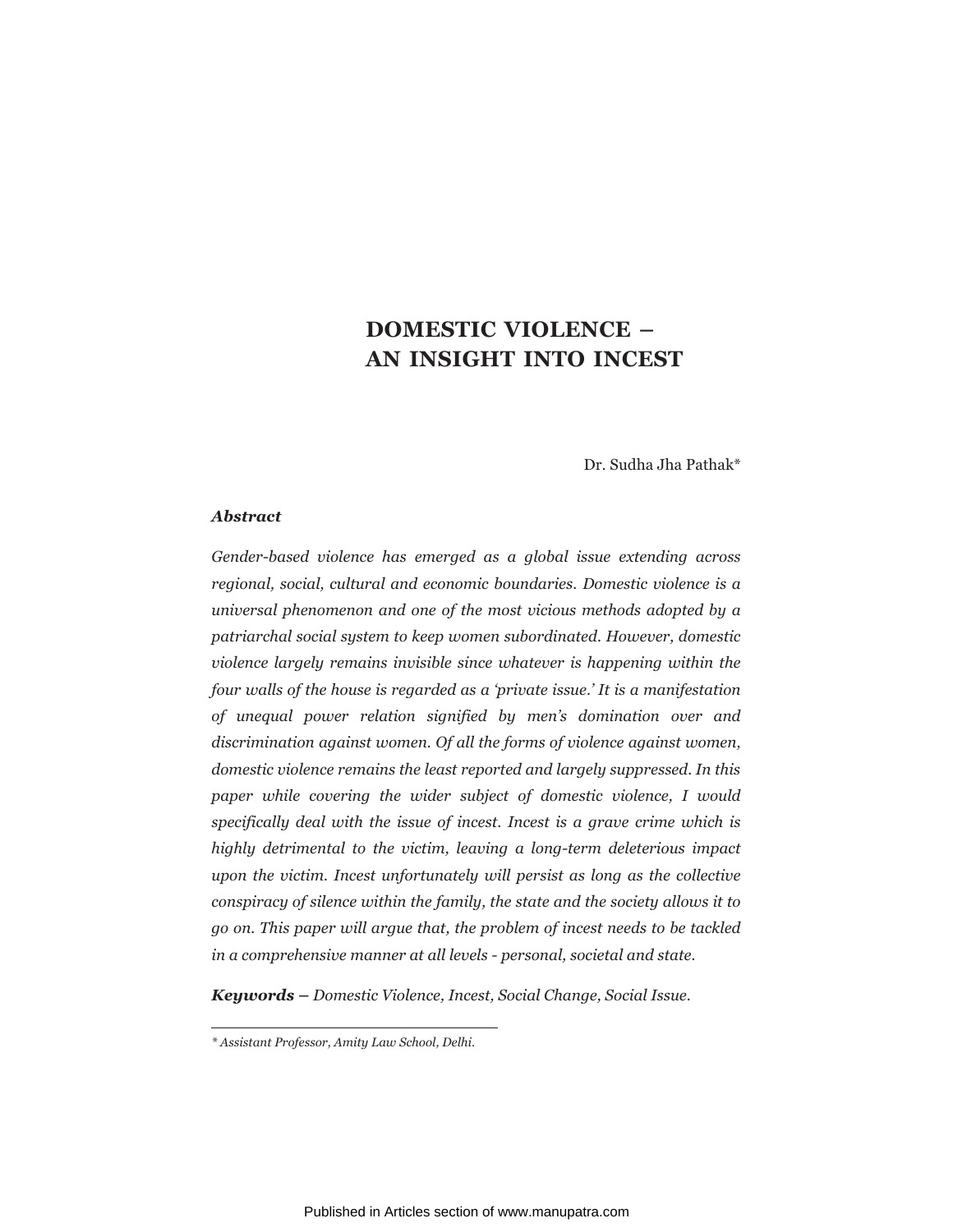As a near universal phenomenon, gender-based violence threatens the wellbeing, rights and dignity of women. However, the perception of domestic violence has undergone a change with international agencies like the UN and the State coming to the forefront to grapple with this problem, and it is now being viewed as a serious violation of gender and human rights.

Documents like the Beijing Platform of Action have taken note of domestic violence against women, though it is placed under the broader concept of violence against women. "Violence against women is an obstacle to the achievement of the objectives of equality, development and peace", declares the Beijing Platform for Action. It also states that "In all societies, to a greater or lesser degree, women and girls are subjected to physical, sexual and psychological abuse that cuts across lines of income, class and culture. The low social and economic status of women can be both a cause and consequence of violence against women." The UN Declaration on The Elimination of Violence against Women (1993) defines violence against women as "any act of gender-based violence that results in, or is likely to result in physical, sexual or psychological harm or suffering to women, including threats of such acts, coercion or arbitrary deprivation of liberty, whether occurring in public or in private life." The U.N. Declaration on Violence emphasizes violence as "the essential and ultimate social mechanism by which women are forced into a subordinate position as compared to men." It is not only an impediment to development but it also perpetrates inequalities and gender-based violence.

In India, the attempt at legally defining domestic violence reached a milestone with the passing of the Domestic Violence Against Women (Prevention and Protection) Act of 2005. This Act was the outcome of the Government's initiative as well as years of concerted efforts by the women's movement in India.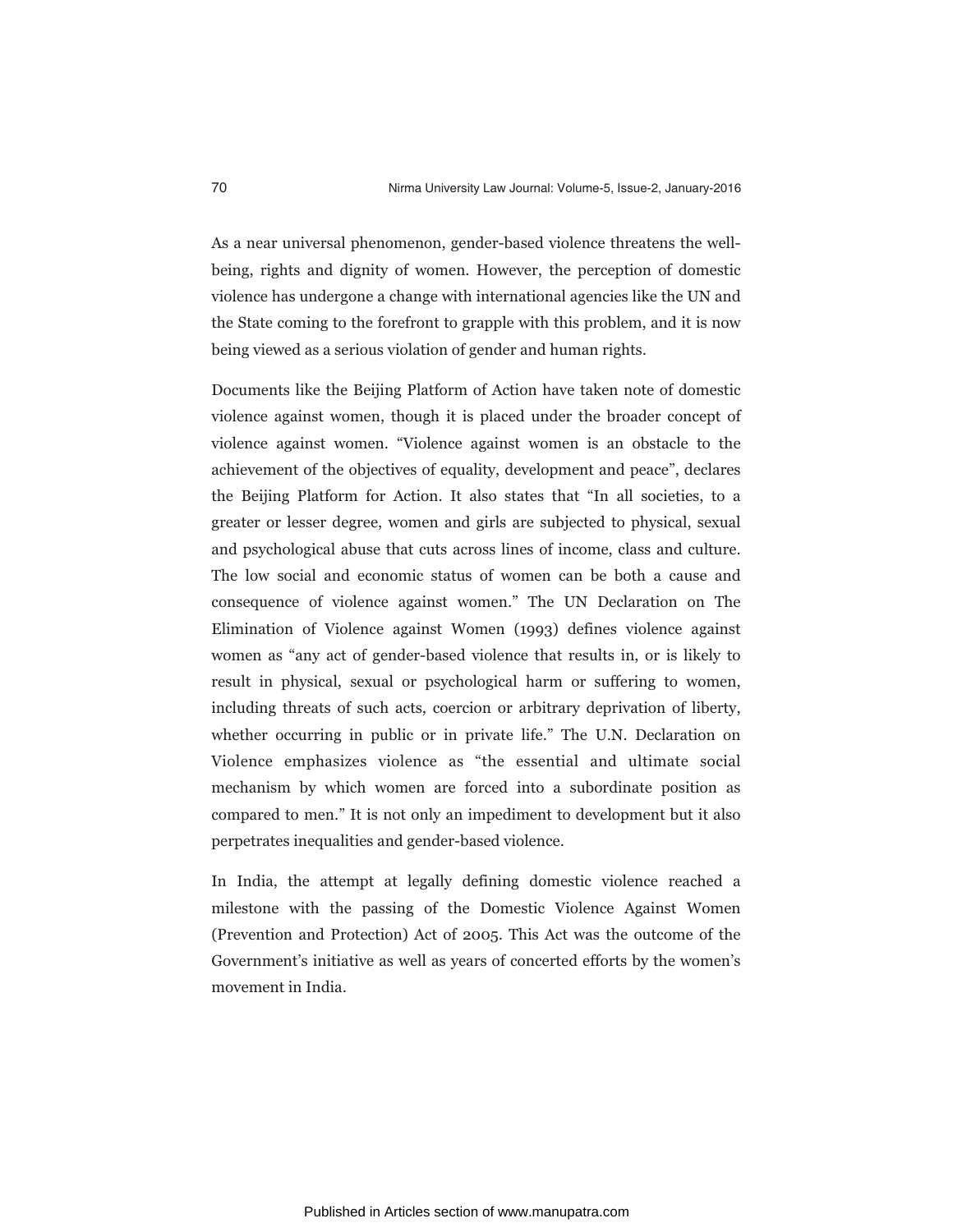The debate on the issue of domestic violence in India has emerged as a result of the consistent struggle spearheaded by the women's movement against the dichotomy of public and private sphere. The women's movement posed a challenge to the patriarchal society by stating that whatever takes place within the four walls of the house is not invariably a private/personal issue, but may rather also have a broader societal/public dimension, as it may have repercussions for the society as a whole.

Domestic violence affects the entire psyche and personality of the women and girls besides inflicting physical pain and trauma on the victim. However, violence against women is not limited to beating, rape or murder as newer forms of victimization are coming to the forefront. Domestic violence could be both verbal and physical but it usually involves physical brutality. Rape and sexual abuse including incest are also associated with violence. It is worth noting that in India marital rape is not recognized as an offence, though it comes under the purview of violence against women. Besides the physical assault inflicted in crimes such as rape and sexual abuse, the mental agony is more disturbing. It may be identified as psychological violence, suffered by the victim. In fact, the covert aspect of violence though being more widespread is rather difficult to identify as it remains largely invisible.

There could be various forms of domestic violence -

- Physical Violence (causing serious harm to the victim by various means like punching, hitting, hair- pulling and use of weapon)
- Psychological and Emotional Violence which has a deep impact on the victim's psyche.
- Sexual Violence is one of the most invisible forms of domestic violence. Sexual violence could be in the form of marital relationships like marital rape or could be incest.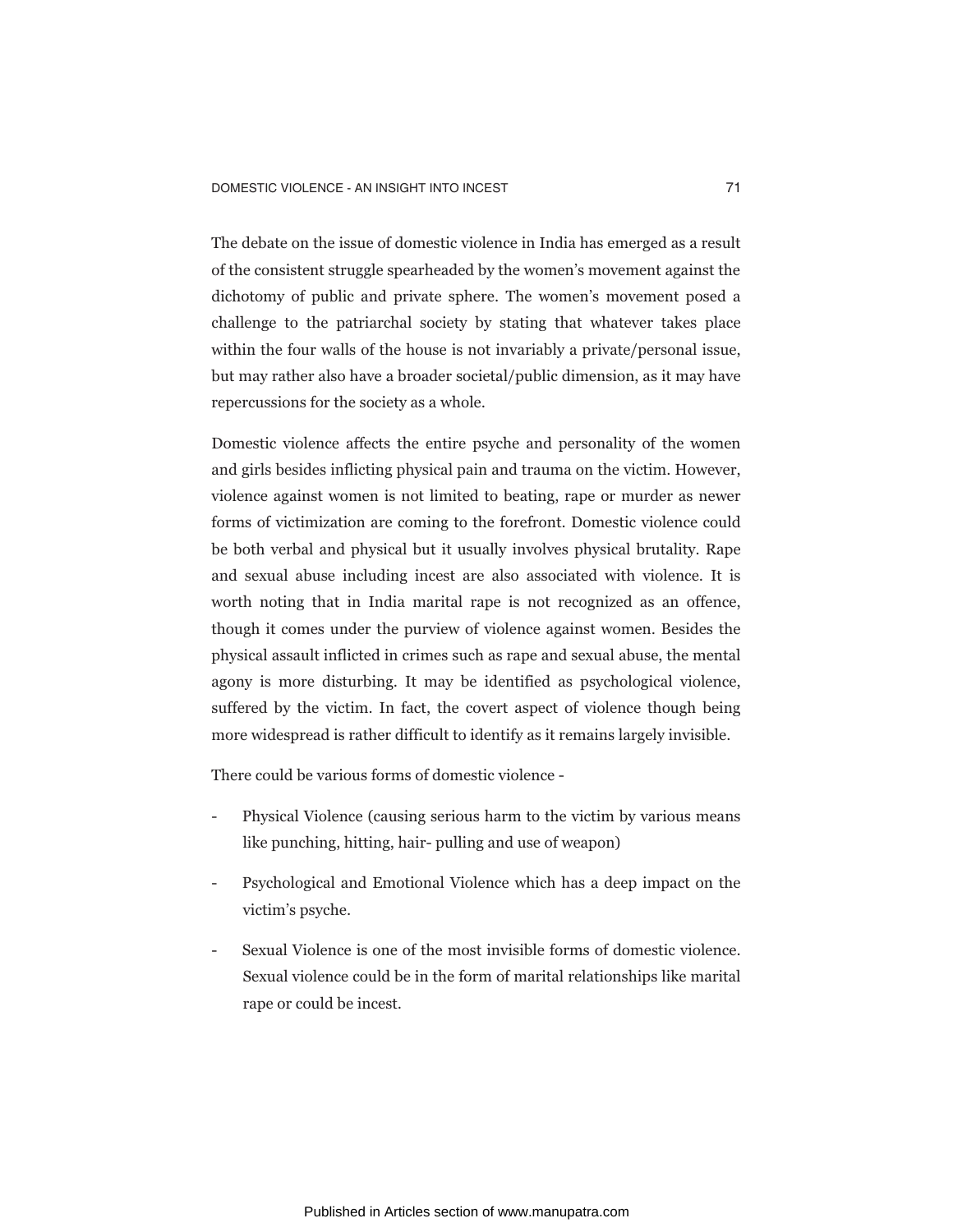Economic Violence which means denying the available resources to women, having adverse impact on their health and economic status. It also consists of exclusion of women from financial decision-making, unequal pay, and denial of property rights.

## **INCEST**

"The prohibition of incest can be found at the dawn of culture….[It] is culture itself." (Levi-Strauss, 1969, p. 41).

Incest is one of the most ghastly crimes of all, and yet more common than imagined'. The word incest is derived from the Latin term "incestus" which means impure.<sup>2</sup> The dictionary meaning of incest is sexual intercourse within the prohibited degree of relationship defined by law, like daughter and father, sister and brother, son and mother and relations by affinity or consanguinity.<sup>3</sup> The relationships not based on blood but are culturally sanctioned like step-parents, *rakhi-*sisters and the like are also included in the definition.<sup>4</sup> A definition by Bronson (1989) states that any definition of incest necessitates some attention to the 'imputed trust and power imbalance' that are integral aspects of incest (p.21).<sup>5</sup>

Rape and incest are the severest form of barbarity inflicted on women and girls. Hilberman, a psychiatrist, has termed rape as the 'ultimate violation of self.<sup>\*</sup> The gravity of offence is even greater in the case of incest where even trust is violated.

If we go back in history, we find the prevalence of incest from the ancient times. The Egyptian Pharoahs had the practice of marrying their sisters,

<sup>1</sup> Gupta Shriniwas, *Incestuous Relations and Sexual Abuse of the children in India and Abroad*, 3 AMITY L. REV. 79 (2002).

<sup>2</sup> SANFORD KADISH, ENCYCLOPAEDIA OF CRIME AND JUSTICE 880 (1983).

<sup>3</sup> JOHN MCDONALD, RAPE-OFFENDERS AND THEIR VICTIMS 192.

<sup>4</sup> OC SHARMA, CRIME AGAINST WOMEN 161 (1994).

<sup>5</sup> Joan D. Atwood, *When Love Hurts; Preadolescent Girls' Reports of Incest*, 35 AM. J. FAM. THERAPY 287-313 (2007).

<sup>6</sup> 133 AMERICAN JOURNAL OF PSYCHIATRY 436-37 (1976).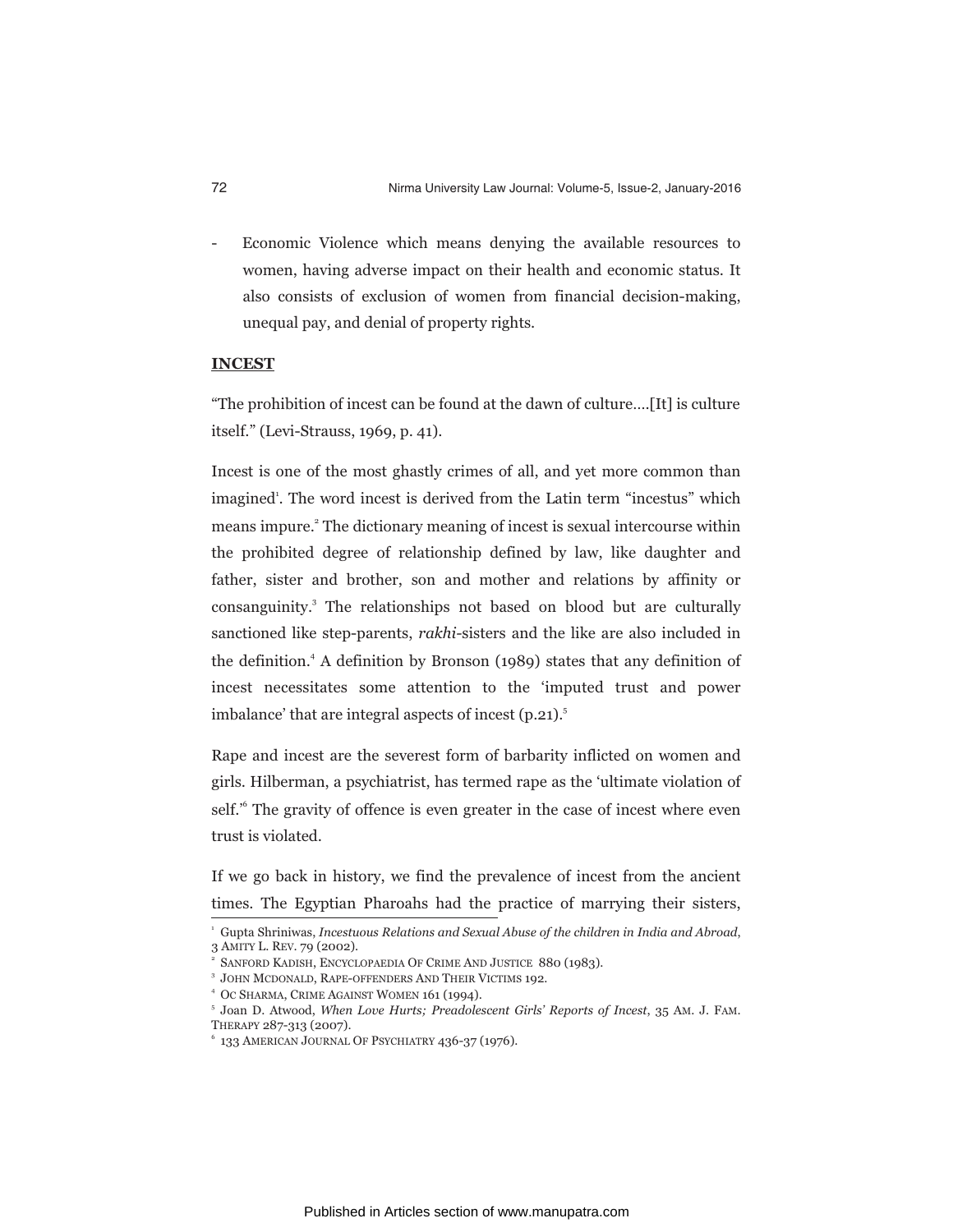purportedly to maintain the purity of blood. Incest was also committed by <sup>7</sup> Oedipus and his mother Jocasta as referred to in Oedipus Rex by Homer. Cleopatra also provides a classic example of incest. In the instances mentioned above, incest was confined to noble families only. We come across incest in Indian mythology as well. In the *Mahabharata*, Arjuna married Subhadra, the daughter of his aunt Rohini. There are other instances too such as the union between Yama with his twin sister Yami; Prajapati and his daughter Ushas; Pushan and his sister Surya etc.

However, the practice of incest was condemned and prohibited by most civilized societies. The Code of Hammurabi prohibited it in 1750 BC. There exists a universal taboo on the issue of incest. "The taboo on incest within the family is one of the few known cultural universals."(Peacock & Kirsch, 1970, p. 100).

However, a domain where there is very little information is that of abuse of girls/women within the home. It is a highly sensitive issue which has the potential to destroy the essence of a family; hence it is very often kept hidden in the dark corners of the family. The fact that strikes us on reviewing research and writings on incest is the silence around its prevalence and its denial. It is the recent awareness of women to say 'no' to all forms of abuse against them that has opened up the Pandora's Box of incest and has acted as an eye-opener to the horror.

A shocking fact and stark reality is that the incidents of incest are widely prevalent in society. We usually do not talk about the sexual abuse of children and the incidents of incest, but it is no secret that they exist in society. It is prevalent not only in slums and among the deprived segments of the society, but also in educated, well-to-do families. The actual statistics for this horrific crime is rather difficult to find due to the stigma and trauma

<sup>7</sup> Preeti Misra*, Growing Menace of Incestuous Behavior in India calls for Legislation*, Cr. L.J. 1999 (May).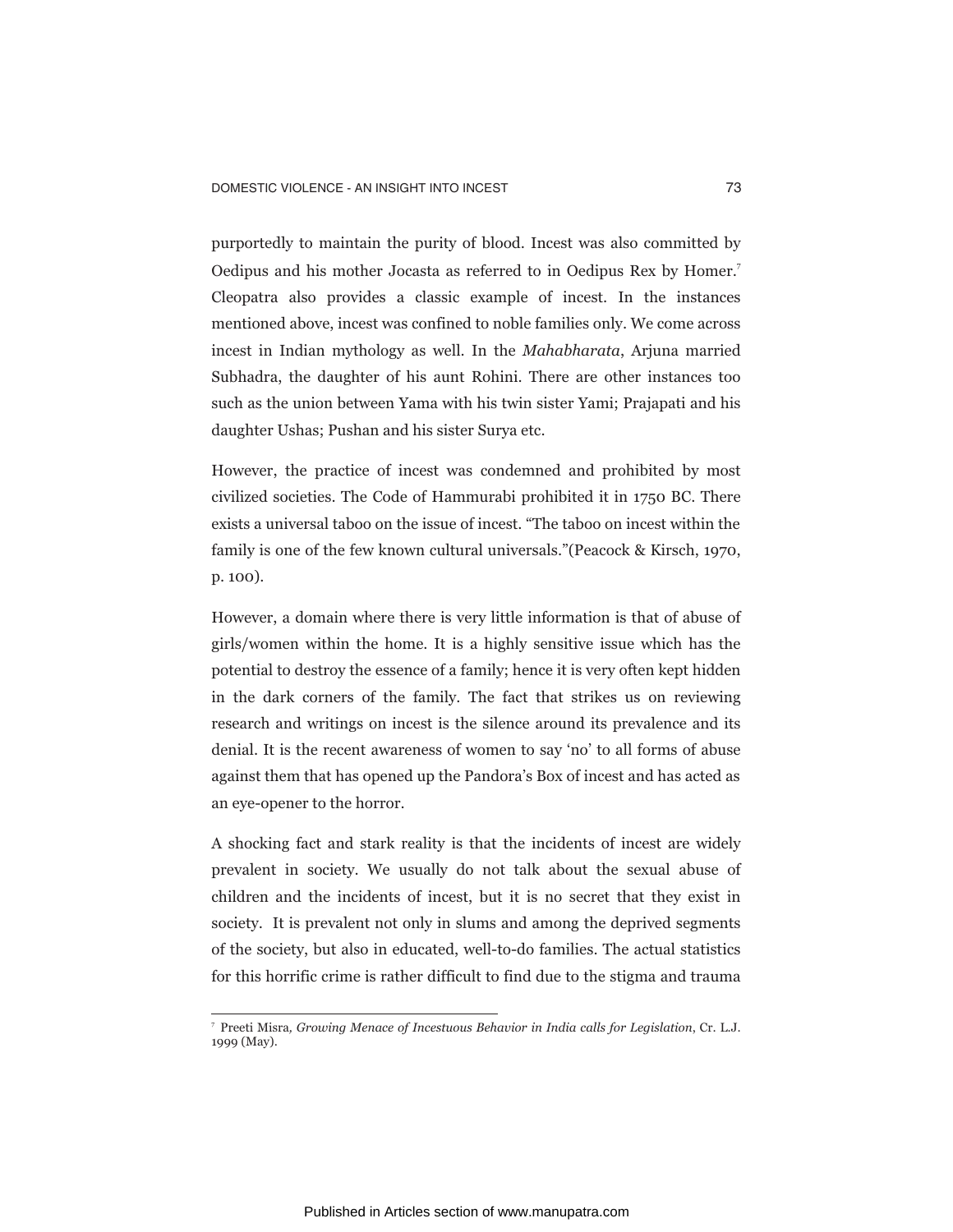associated with it. The eminent sociologist M.N. Srinivas has stated that the sexual abuse of children is rampant yet it has escaped the researcher as the fear of stigma is a major hurdle, especially among the middle and upper class families.<sup>8</sup>

The magnitude of the problem is indeed shocking and mind boggling. RAHI (Recovering and Healing from Incest), a Delhi based organization, working on the issue of child sexual abuse titled *Voices from the Silent Zone* has revealed that 76% of respondents to its survey had been abused when they were children - 40% of those by a family member. The findings of a study undertaken by the BBC point to the fact that one out of ten women covered by the study reported some kind of sexual abuse during childhood by known persons, ranging from father and uncles, to doctors and counselors.<sup>9</sup>

Voices from the Silent Zone: Women's Experiences of Incest and Childhood Sexual Abuse, the RAHI findings states that "incest" or "child sexual abuse" comprises of sexual exploitation between a child and another person, who by virtue of his power over the child on account of his age, position of strength or relationship exploits the child to meet his own sexual needs. The exploitative act also includes the betrayal of trust and abuse of power. A child's necessity for care, nurturing are not identical with an adult's sexual needs. The abusive act includes not only the exploitation of the child's body, but also of the trust associated with the relationship. The sexual abuse of the child within the family is generally not reported due to the associated stigma.

We find that incest transcends barriers of caste, community, sex, family, age and class. The only common factor remains power, which triggers incest to take place in families. The abuse mostly takes place within the confines of the family home. Indeed, the most disturbing aspect of the offence is that family

<sup>8</sup> M.N. Srinivas, *Sexual Abuse of Children: Hidden Peril*, INDIA TODAY, October 31, 1992, at 101. <sup>9</sup> Amarjit Kaur, *Socio-Cultural Norms About Girl-Child Must Change*, 37 KURUKSHETRA, September, 1990, at 8.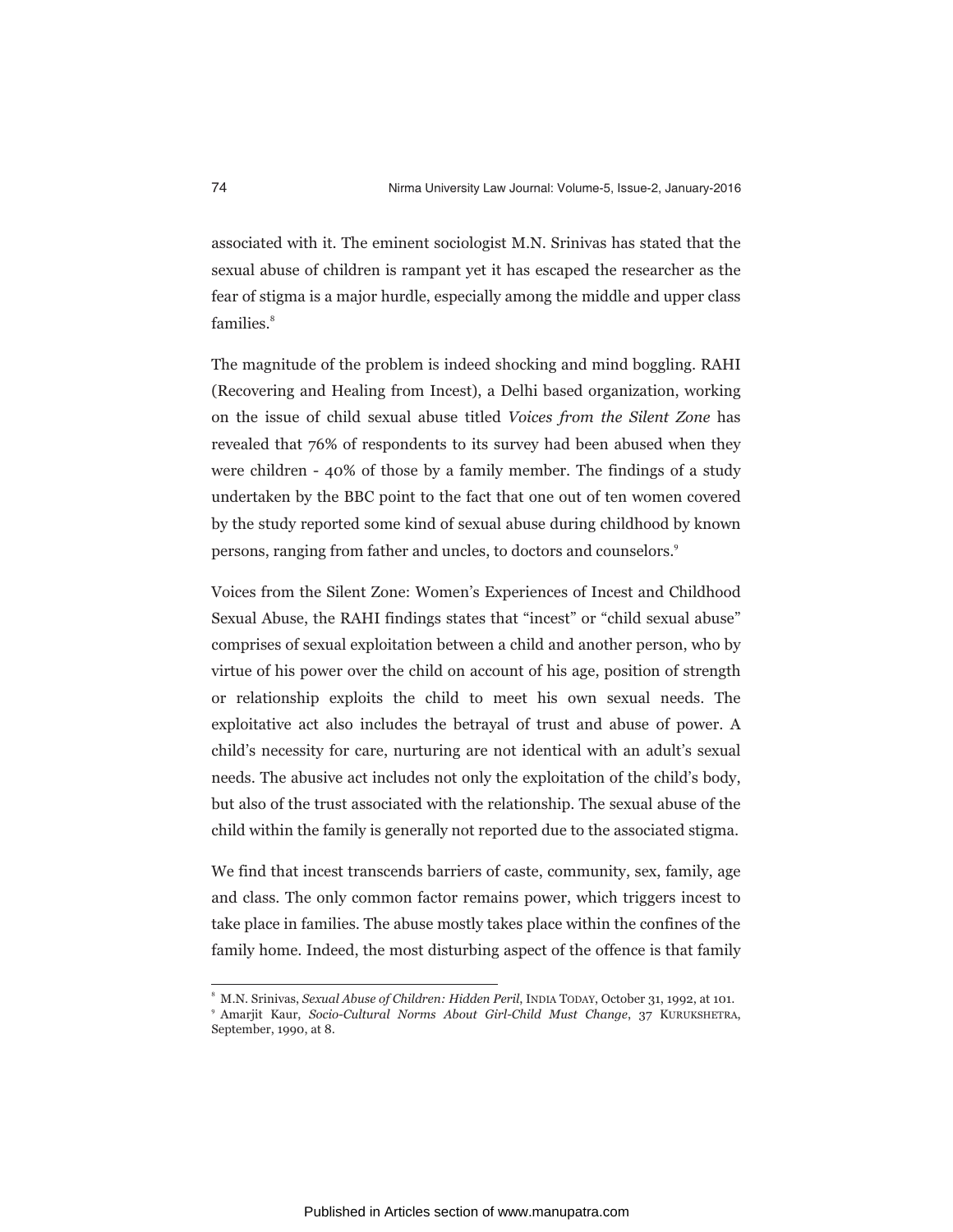members or relatives themselves sexually abuse the woman/girl in the home itself, maybe even for a prolonged period of time. We find that about 85-95 per cent of all sexual crimes against children are committed by a known person and about 80-90 percent is intrafamilial. The abuser often builds up trust by giving gifts, money, and affection etc to lure the child and then violates the relationship. A child is usually warned to be cautious of strangers; hence the child is caught off-guard when advances are made by a family member, relative or neighbor.

The abuse usually goes on for a prolonged period of time and is not restricted to a one-time incident. The abuse and trauma is multiplied several times when the relationship between the abuser and abused is that of father and daughter. Denial, cover-up to maintain the family 'honour' are usually placed above the interests of the child and its abuse. The personal hell that the victims undergo, in many cases for months and years, is very traumatic for them since they usually suffer alone and are overcome with feelings of fear, helplessness, and sadness. A child abused by a stranger can take refuge in her home for help and comfort, whereas a victim of incest has nowhere to go.

Victims of incest are usually reluctant to reveal the crime since the abuser is a known person who is trusted and is usually in a position of authority to the victim. Sometimes the victim is threatened to maintain the "secret." Quite often the victims do not even confide in their parents. In cases where the victim is very young, she does not even realise that there is anything wrong with the incestuous behavior. Sometimes the victim could be hesitant to report it due to fear of being blamed and punished or not likely to be believed. The report, "Voices from the Silent Zone" based on the survey conducted by Delhi organisation RAHI suggests that disbelief, denial and cover-up to preserve the family reputation is often put before the individual child.<sup>10</sup>

<sup>10</sup> BBC News, South Asia, *India's Hidden Incest* (1999)*.*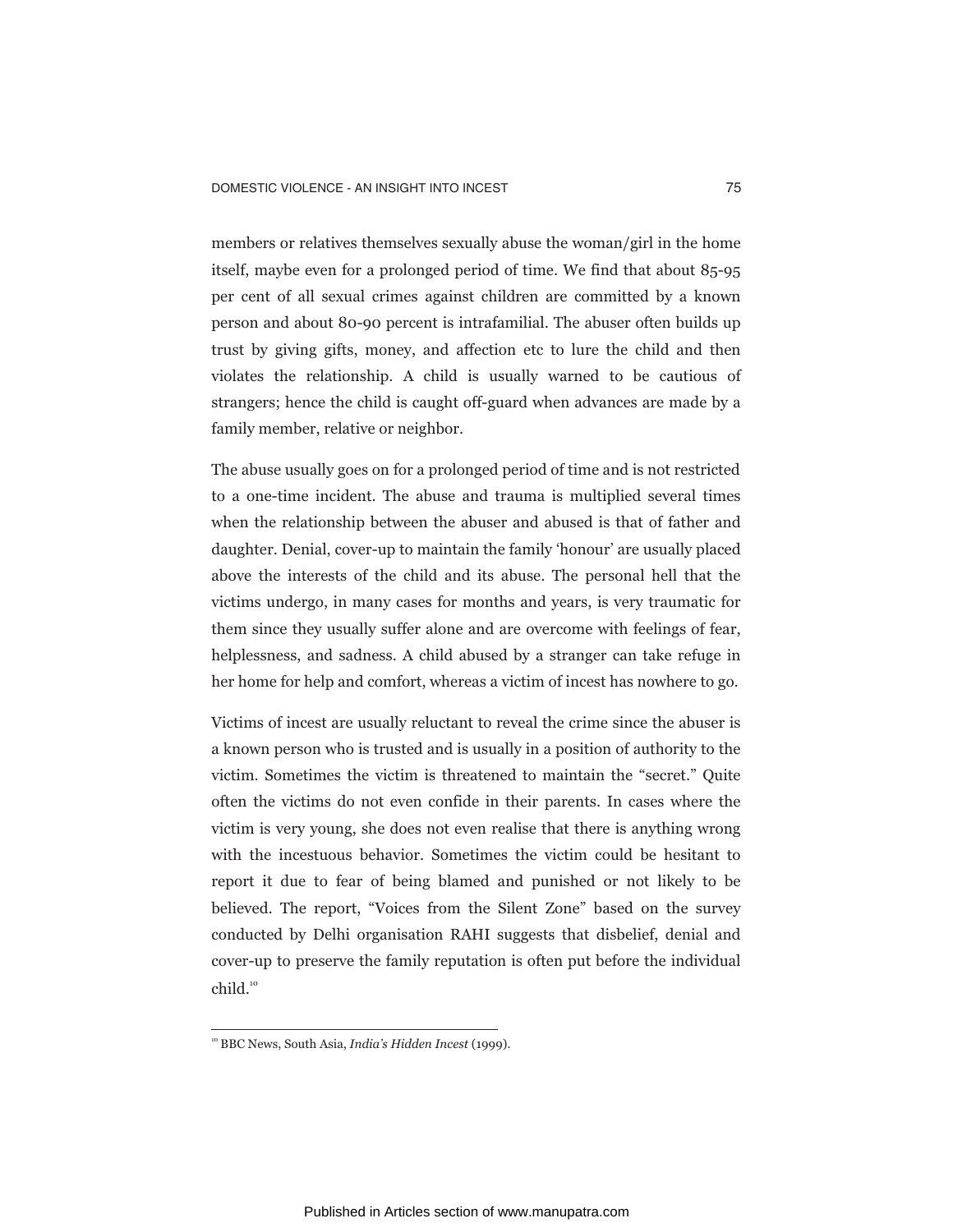The patriarchal family structure, the authoritarian position of the fathers and the other males, the submissiveness and passivity of women who remain mute witnesses to the gross injustice and the ideological mindset of not allowing the "family shame" to be exposed whatever the cost, are the contributory factors that help the abusers get away with the offence.

Violation of trust is an integral aspect of incest "Incest- unlike abuse by a stranger or an acquaintance- violates an ongoing bond of trust between a child and a caretaker." (Blume, 1990, p.2). Hence, incest includes a violation of trust, love along with the bodies of the victims. The abuser has control and authority over the victim due to her dependency on him, which undermines her position. As the male is physically and mentally more powerful than the victim, he can easily take advantage of her. The physical power can be utilized to abuse the victim while the emotional power can be used to threaten the child not to reveal the abuse to anyone. Blume (1990) has observed that the real damage results from the fact that the child is taken advantage of by a person she relies on. Unlike as in adults, in children the use of force is not an essential part of the abuse. There are countless instances when elderly relatives make sexual advances on unsuspecting children especially girls, not sparing the disabled either. These advances could be in the form of caressing, or exhibitionism thinly disguised as play. Sita is a 7 year old girl. She is very attached to her grand-parents and spends a lot of time with them. Her grandfather holds her on his lap for long periods and strokes her inner thighs. She does not understand what is happening but feels uncomfortable. Is he sexually abusing her? Yes. (Excerpted from counseling centre Sakhi's Booklet on Child Sexual Abuse Awareness).<sup>"</sup> Many such instances are not recognized let alone reported.

Says Delhi-based senior consulting psychiatrist Dr. Sanjay Chugh, "child sexual abuse often comes to light when childhood histories are explored and

<sup>&</sup>lt;sup>11</sup> PREETI MISRA, DOMESTIC VIOLENCE AGAINST WOMEN (2007).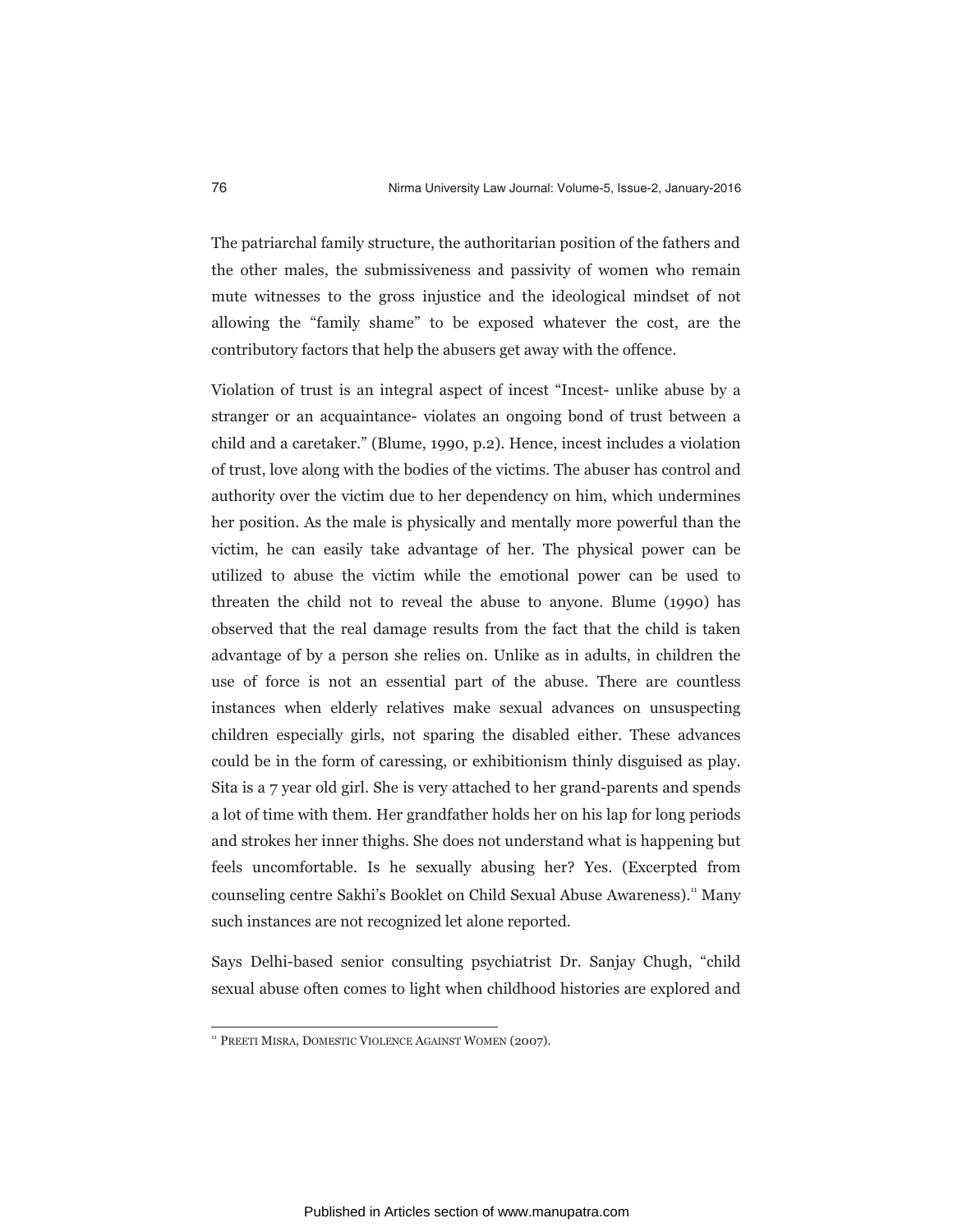in most cases the perpetrator is a known person who is close to the family or inside the family."

The dominant patriarchal set-up generally does not confront or punish men who are the abusers. Patriarchal domination characterizes the incest family and perpetuates sexual abuse across generations. Male dominance may be manifested by force or threat of force and maybe maternal powerlessness (could be due to absence or any other incapacity). $12$ 

Telling the secret' or 'breaking the silence' could provide a challenge to incest, but even when the information leaks out of the family, communities often maintain silence. Perpetrators of incest are usually not identified and punished. Taking into consideration the wide prevalence of the crime, very few abusers are prosecuted and convicted. Thus even though public awareness regarding the nature and extent of the problem has increased, which in turn has led to increased reporting, nevertheless, incest remains an extremely unreported crime. Not surprisingly, only a fraction of the cases are reported and there is continuous sexual abuse of women/girls within families.

If we try to identify the factors responsible for the offence there could be many as-poverty, helplessness, despair, socio-economic handicaps, personal incapacities, and frustration.<sup>13</sup> However, the genesis of incest could be traced to the socio-cultural ethos emanating from the patriarchal set-up. The gendered power equation between men and women is based on the ideology of male superiority and female inferiority. This patriarchal ideology perpetuates women's dependence and reflects itself through violence in the private domain, where men try to control girls and women in the public and private sphere. Since the girl or woman is dependent and vulnerable in her position in relation to men, fear is also a factor leading to their silence on

<sup>&</sup>lt;sup>12</sup> Lucy M. Candib, *Incest and other Harms to Daughters Across Cultures: Material Complicity and Patriarchal Power,* 22 WOMEN'S STUD. INT'L F. 197 (1999).

<sup>13</sup> Henry H Foster Jr, Violence Towards Children: Medico Legal Aspect, J. AM. ACAD. OF PSYCHIATRY.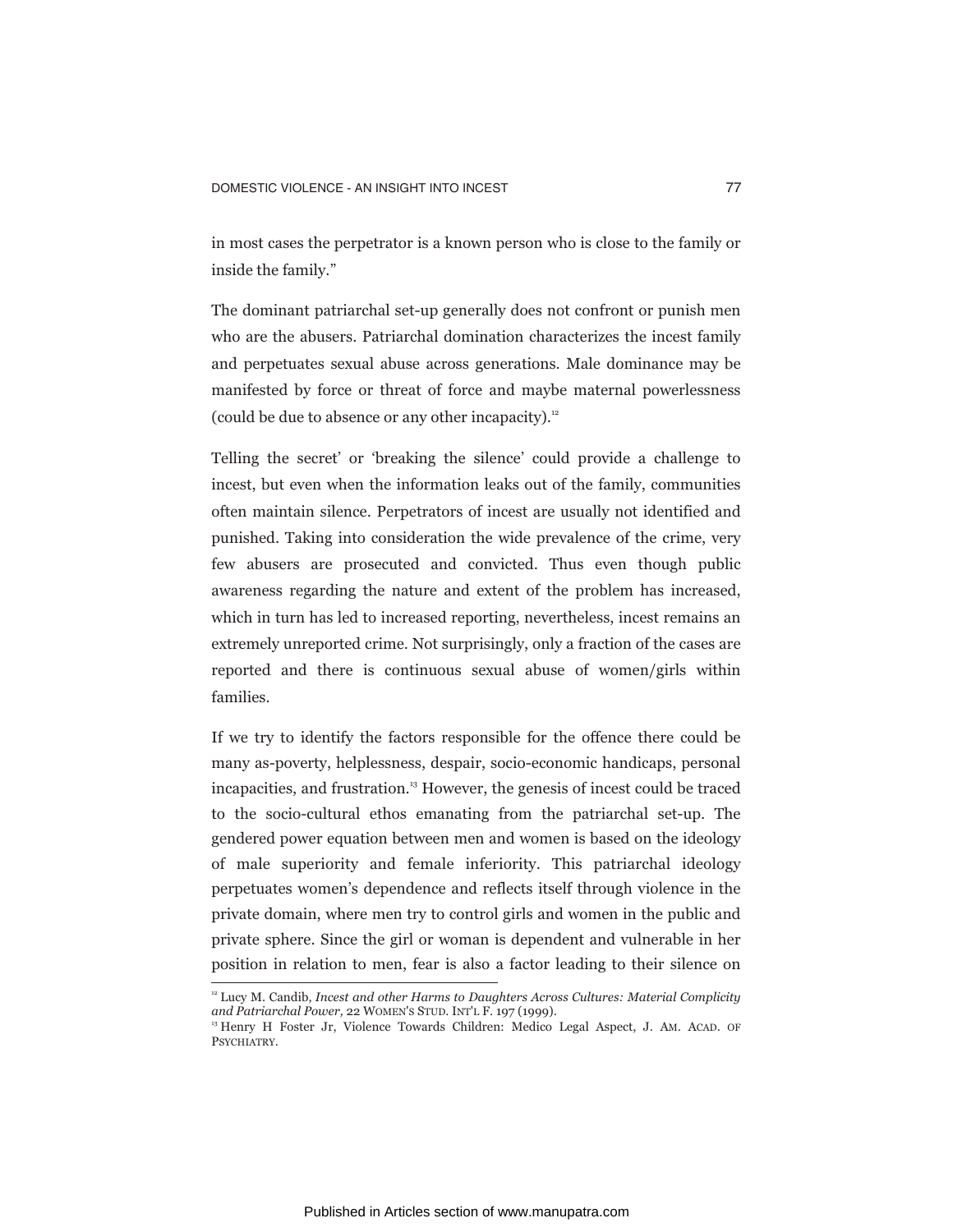incest. The economic dependency of girls and women due to men's control over means of resources is a factor contributing to her being treated as commodity or property by men and for her tolerance of incest.

The scenario in India is more serious and grave owing to the process of socialization which girls and women are subjected to. They have been conditioned to be submissive and obedient to men. The feeling of inferiority is so internalized in women that they often fail to question it. Similarly, men have been socialized to consider themselves to be superior to women and have a right to even control women's behavior. The sense of male superiority is deeply engrained in our cultural ethos and widely put into practice though it has no legal sanction. In this way, the process of socialization makes both men and women define their roles in relation to the other sex and internalize their individual status as assigned to them.

The consequences of incest could be physical-mental pain and suffering, with long-term implications affecting the psyche and personality of the victim. Incest perpetuates the economic, social and psychological dependency of the hapless victim, which, in turn, makes her even more vulnerable to such abuse. Incest results in the victims feeling insecure at home; simultaneously it also endangers their self-development and human rights.

RAHI has studied the experiences of the survivors of incest. Their findings reveal that the victims suffer from depression, frustration, low self-esteem, isolation, anxiety etc. In some cases it has also led to PTSD (Post Traumatic Stress Disorder).

'Voices from the Silent Zone' also highlight another problem confronting the victims of abuse in India - the complete absence of any support system outside the family to help the victims. According to psychiatrist Achal Bhagat, 'The juvenile homes, the social support system is so lacking and so insensitive to the children, that I wouldn't be sure what is worse - to stay with an abusive family, or the environment the system would put them in.<sup>14</sup>

<sup>14</sup> BBC News*, South Asia, India's Hidden Incest* (1999).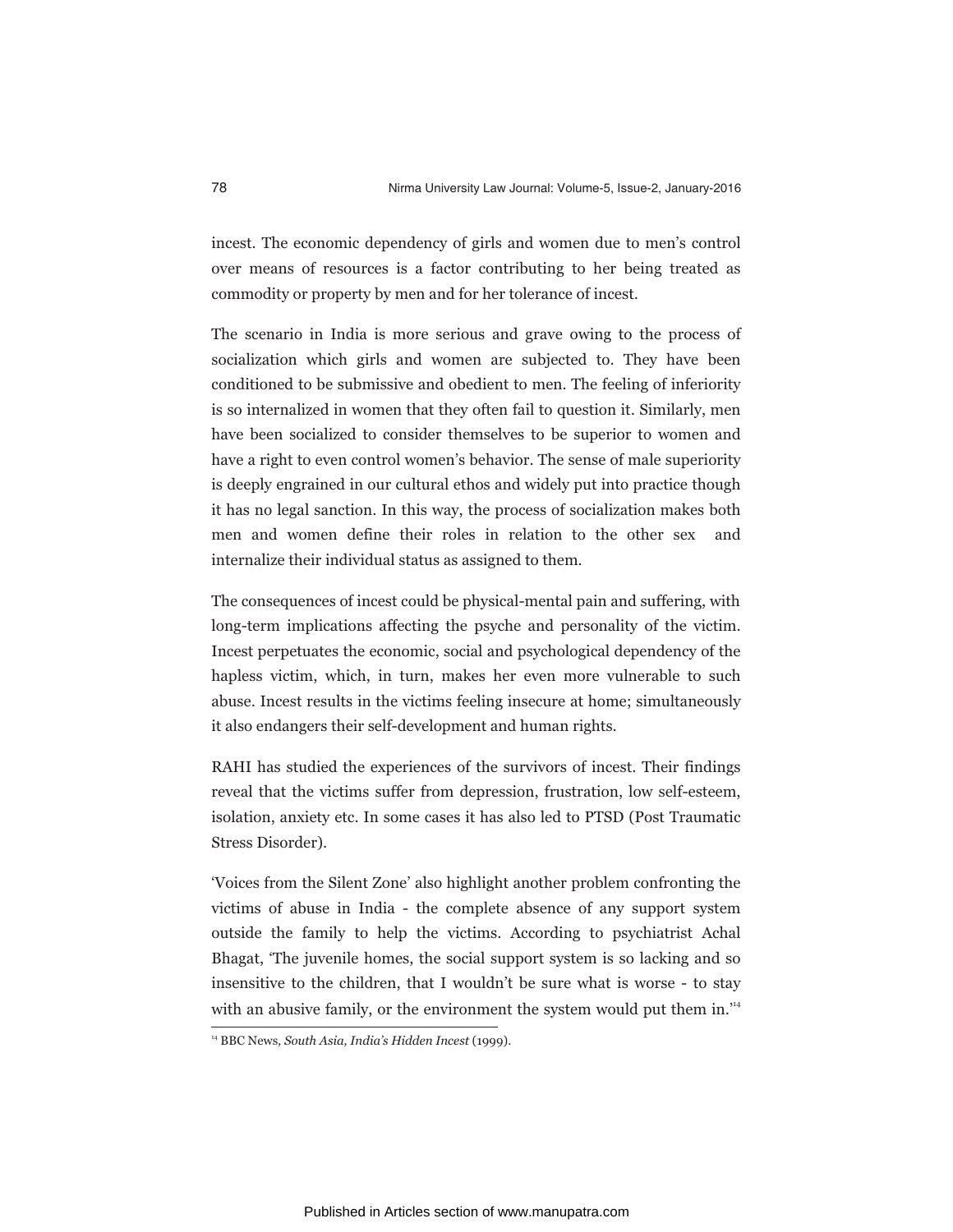The crisis gets exacerbated in our country by the fact that the concept of family is considered to be almost sacred and abuse, if it happens, is met with disbelief.

# **References to some of the cases reported in newspapers**

Shocking figures submitted by the Delhi Police to the Delhi High Court have revealed that of the 1704 rape cases registered in the capital in the first 10 months of 2014, 215 were cases of incestuous rapes. More disturbingly, in 43 cases it was the father who committed the crime and in 27 cases it was the brother. The figures demonstrate that in most rape cases, the offender was a known person to the victim. The gravity of the situation, as emerges from the said report of the Delhi police, is illustrated in the table given below.

#### **MONSTERS AT HOME**

| <b>NO. OF CASES</b> | <b>ACCUSED</b>       |
|---------------------|----------------------|
| 43                  | Father               |
| 23                  | Step-Father          |
| 27                  | <b>Brother</b>       |
| 27                  | Husband/ex-husband   |
| 32                  | Uncle/maternal uncle |
| 4                   | Cousin               |
| 8                   | Father-in-law        |
| 3                   | Son-in-law           |
| 74                  | Brother-in-law       |
| 352                 | Neighbour            |
| 83                  | Family friend        |
| 642                 | Friend               |
| 72                  | Stranger             |

### **RAPES - Total cases reported in 2014 (till 15<sup>th</sup> October) - 1704**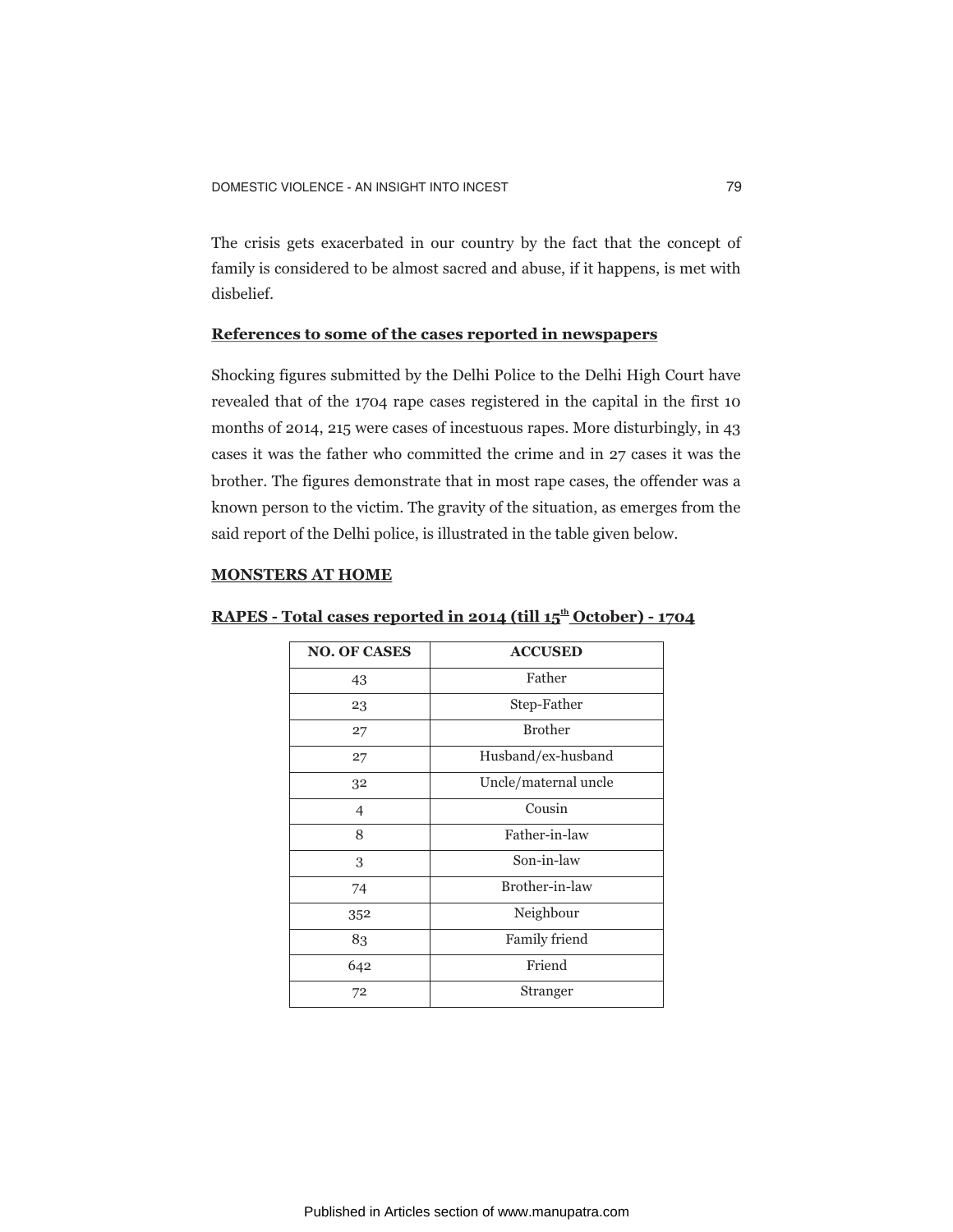A few widely reported cases of incestuous rape are mentioned below –

April 27, 1995—A case was reported where an Under-Secretary in the Union Home Ministry, Karamchand Thakur, was charged, along with his colleagues of sexually abusing his eight year old daughter.

July 24, 1995— A resident of Noida was arrested by the police for raping and murdering his 8 year old daughter.

A farmer in his early 50s developed a sexual relation with his 30-year-old daughter-in-law in a village in Kaithal district of Haryana. Their liaison continued for almost a year. The matter even reached the village panchayat, which ordered separation of the two unlikely partners so that the woman could go back to her husband.<sup>15</sup> Experts believe that such relationships have existed behind closed doors for many years. But given the modern means of communication and the spread of the media, the skeletons are now tumbling out of family cupboards.

Interestingly, the youth believe that incest is a traditional practice and not a novel feature." *Yeh to hame virasat mein mili hai* (incest is part of our tradition)," says Naresh Kumar, a villager in Rohera in Kaithal district. Sociologists, in turn, say that the ethnic history of the region is full of such instances.<sup>16</sup>

"In the pre-Independence era, in some parts of north India, the father-in-law almost had the right to physical relations with a daughter-in-law, and in most cases the female was not in a position to resist much. The very young husband also had no say in the matter. Widows would be married to a brother of the dead husband. Sharing of wife by brothers was also not uncommon," says Ravinder Kaur, a professor at IIT-Delhi.<sup>17</sup>

<sup>15</sup> Sukhbir Siwach, *Incest: Haryana's Shameful Social Heritage*, THE TIMES OF INDIA August 28, 2010. <sup>16</sup> *Id.*

<sup>17</sup> *Id.*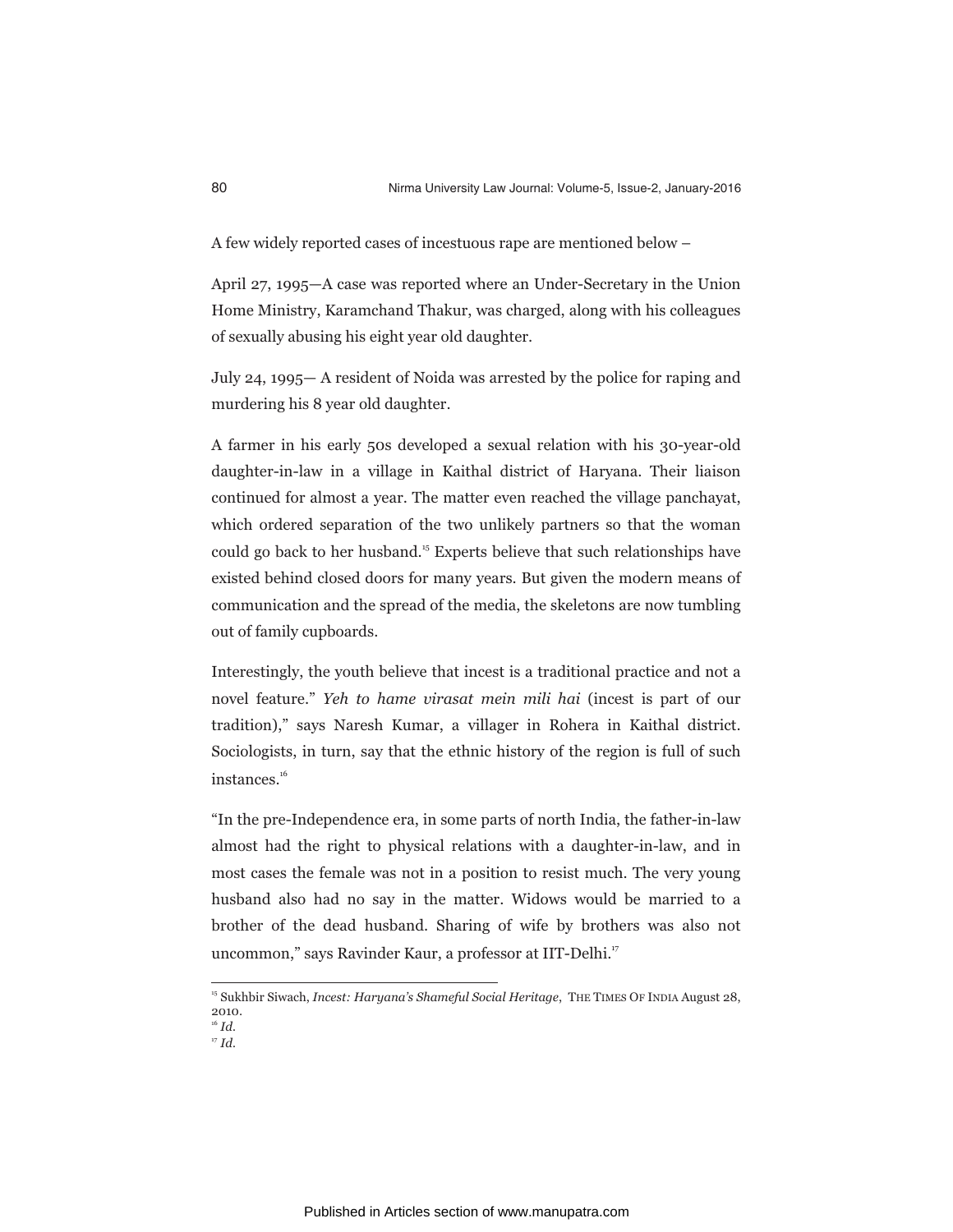Certain factors specific to a region may also accentuate the problem. For instance, as Ravinder Kaur has observed, "Adding to the problem in Haryana is the adverse sex-ratio caused by the practice of female foeticide. Its effects are now being felt on intimate relationships within and without the family. The shortage of marriageable women can have many unintended consequences, especially when only one out of four men find a bride (as in the case of Haryana) in their own community".<sup>18</sup>

Chilling reports of incest and abuse can be heard from various parts of India. In some instances, even a woman's physical relations with a husband's brother is not considered unusual. "Such relations are not objected to. They are considered a family's 'internal affair", says Prem Singh, a farmer-leader from Kaithal.<sup>19</sup>

The recent controversy over the Indrani Mukherjee case in 2015 has rocked the entire country, in which she is accused of murdering her daughter Sheena Bora. This case is also believed to have the incest angle besides property as a possible factor and it is even said to be a case of honour killing. However, the true facts will be revealed only after the investigation is over.

Law is expected to play a crucial role in curbing and eradicating offences against girls and women, and to question their subordinate status. The legal system is expected to play an instrumental role in delivering justice to the hapless victims of abuse, exploitation and injustice and to restore their dignity and identities as individuals and human beings with their sacrosanct rights. As Martin Luther King stated, 'Law cannot change hearts, but can restrain the heartless.'

However, the existing legal apparatus largely seems to have failed in securing justice to the victims of incestuous rape. It is a disturbing and alarming scenario that the abusers are usually not even identified let alone punished

 $^{18}$  *Id.* <sup>19</sup> *Id.*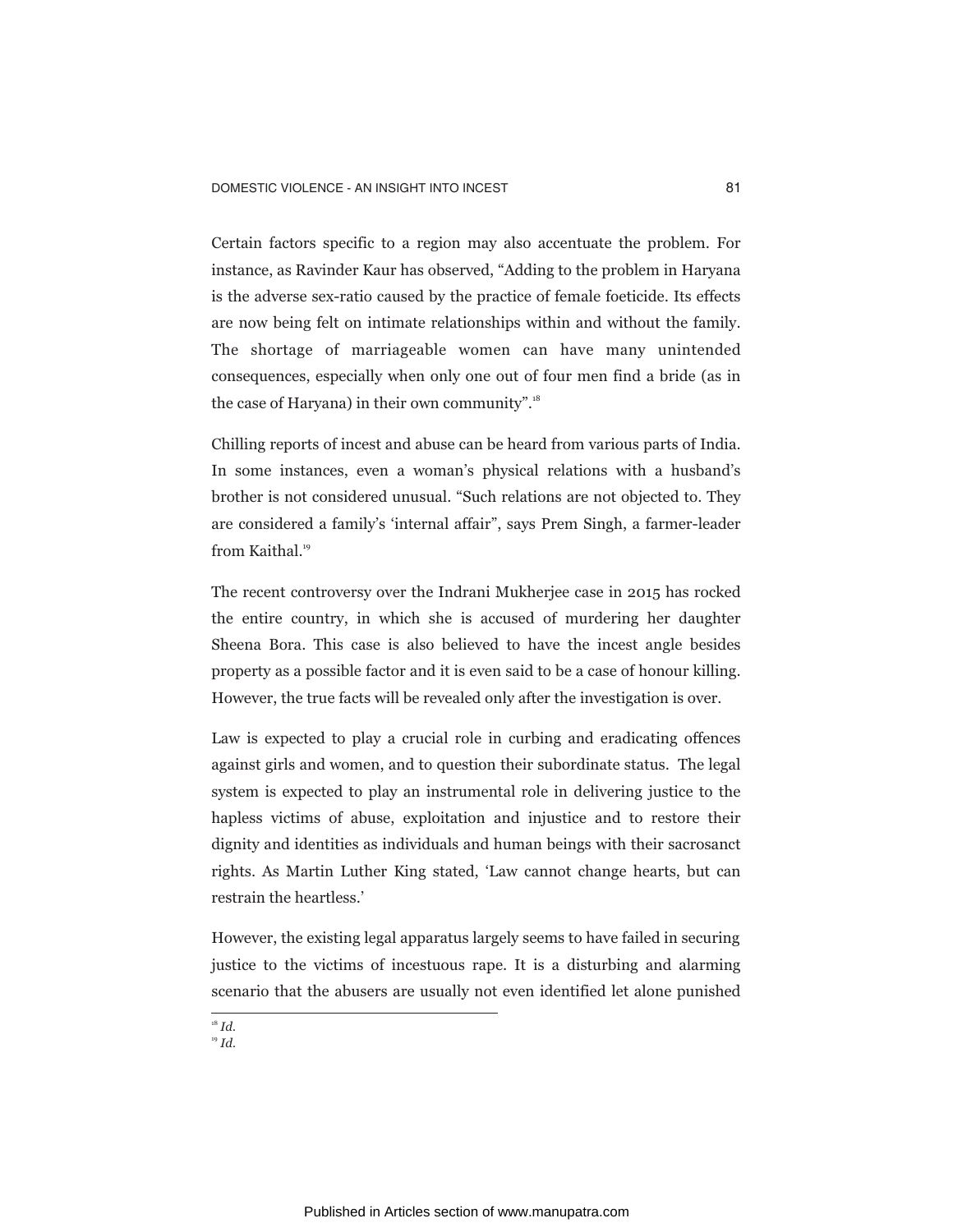due to the lacunae in the law. Studies reveal the gravity of the situation when we realize that the reported cases of incest are only the tip of the iceberg.

In 2010, the trial court convicted Sant Ram, who raped his daughter for several years and even fathered her child, under 'rarest of rare' category and sentenced him to life imprisonment. Although the court awarded maximum punishment to the accused in the said case, it also pointed out the lacunae and inadequacy relating to the legal provisions in respect of incestuous rape. The court said that though many children are sexually violated, the existing laws in the country are 'highly inadequate' in dealing with cases of incest.<sup>20</sup> It is pertinent to mention that the rape laws in India still do not define incestuous rape despite the recent amendments in the Criminal laws in 2013.

In countries like the US, UK, and Germany incestuous rape is distinguished and classified in specific terms and there exist stringent laws to deal with the offence. In the UK, the Sexual Offences Act, 2003 made the offence of incest punishable with a punishment of 12 years. In the US, punishment varies from one state to another; in Massachusetts punishment for incest is 20 years imprisonment, while in Hawaii it is 5 years. In Australia it is treated as a Federal offence and the punishment could extend to 25 years.<sup>21</sup> The most shocking case of incest was that of Joesph Fritzl in Austria who imprisoned and raped his daughter in the basement of his house for 24 years and was the father of her seven children. Fritzl was tried and sentenced to life imprisonment.

On the other hand, besides the infirmities and inadequacies in the legal provisions relating to incest, the response of the society is also very often not only lackadaisical but even outrightly callous, inhuman and brutal. In this rather grim and vicious scenario, Additional Sessions Judge Kamini Lau has been constrained to observe: "Instances are not rare in India of people taking

<sup>&</sup>lt;sup>20</sup> Smriti Singh, *Need to define incestuous rape in India*, THE TIMES OF INDIA, April 1, 2010.  $^{21}$  *Id.*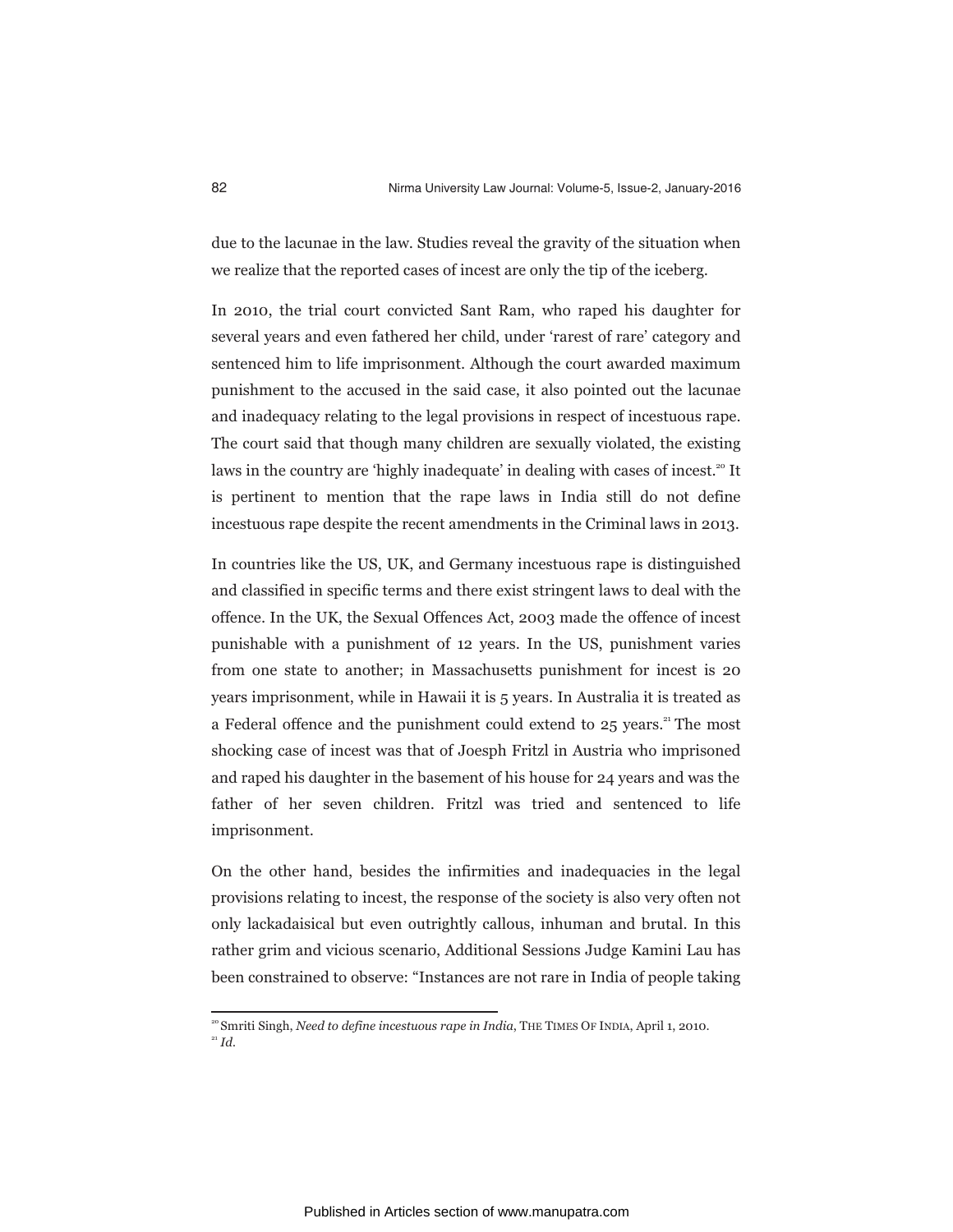law into their own hand. Incest offences in many cases often end up in honour killings in our society. It is time to wake up to this situation and acknowledge the existence of incest in our society before it is too late".<sup>22</sup>

Anuja Gupta, founder-executive director of RAHI says, "Not legislating a strict punishment amounts to the law reiterating that it is not a serious issue. If stringent punishment were made legal, then it has to be accepted that incest exists. But we don't even want to admit that. It is treated more like an aberration so there is no harsh punishment. This is true across the world and it is a terrible truth to own up to."

The broader and endemic problem of incest is a vexatious and very grave issue facing the women's movement in India. In 1983 and 1986, by means of two Criminal Amendment Acts, the criminal laws were amended to bring within its ambit certain forms of violence within the home and make the offence punishable. Section 498A was inserted in the IPC so as to ensure that punishment could be meted out to a felonious husband and his relatives for perpetuating cruelty upon women. The 1986 Amendment added a provision in the IPC categorizing and penalizing dowry deaths separately under Section 304B. After a long struggle, the Act on Domestic Violence against Women (Prevention and Protection) was passed by the Parliament in 2005. The Criminal Law (Amendment) Act, 2013 was passed after the Delhi gang rape incident. It amended sections of the Indian Penal Code, Code of Criminal Procedure, Indian Evidence Act and Protection of Children from Sexual Offences Act. But incest still remains outside the purview of law in our country. Hence, there is an urgent need to legislate a strict law incorporating stringent and rigorous punishment against the offence relating to incest which will act as a deterrent for abusers.

However, it is obvious that law alone cannot be effective until the mindset of the society also changes. To check the menace of incest, it is imperative to

<sup>22</sup> *Id.*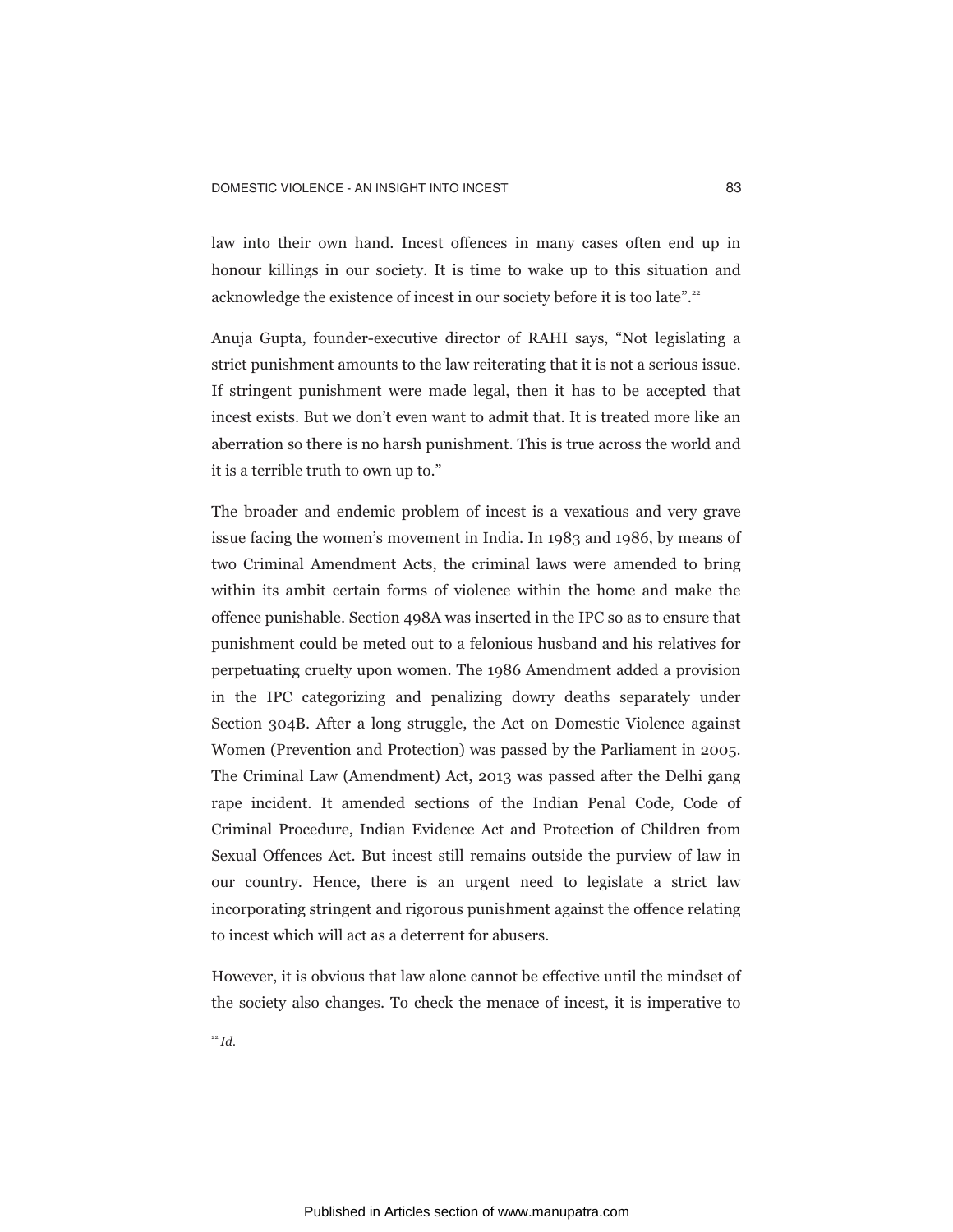treat it as a societal rather than an issue affecting only a person or individual. This could be done by eliminating the personal/private domain dichotomy, which requires transformative action to transform the patriarchal society into a society free from gender inequalities. Accordingly, efforts have to be directed towards changing the family relations from a hierarchical to one based on gender equality.

In our country, the 'honour' of a family or community is considered to be something absolutely sacrosanct and inviolable. Unfortunately, it is girls and women who have to usually pay the price for maintaining the family 'honour'. Even when they are victims of injustice and cruelty, women and girls are made to restrain themselves from indulging in any action which would lead to bringing shame or dishonor to their families. This so-called 'honour' overlooks the damage caused to children and compels them to bear with the agony of incest and suffer in silence, often for many years.

A transformation in the mindset of the society is required towards achieving a fair, just and equitable approach regarding the equations between men and women. This would be facilitated only through an increasing level of literacy, greater general awareness and improvement in the economic well-being of the people. There is a need to propel the social institutions to adopt a more pro-active and humane approach, aimed at initiating a multi-pronged and concerted effort towards providing an impetus to preventive and ameliorative action while dealing with the instances of incest.

Above all, it is imperative that the families and society should not provide protection to the perpetrators in order to pander to their primordial and criminal belief of the need to safeguard the family name and reputation at any cost. The society must ensure that cases of incestuous rapes are invariably reported, the culprits are identified and cases are filed against them, as well as the family members, aiding or abetting in the commission of offence or attempting to torment the victim and force her into silence. Active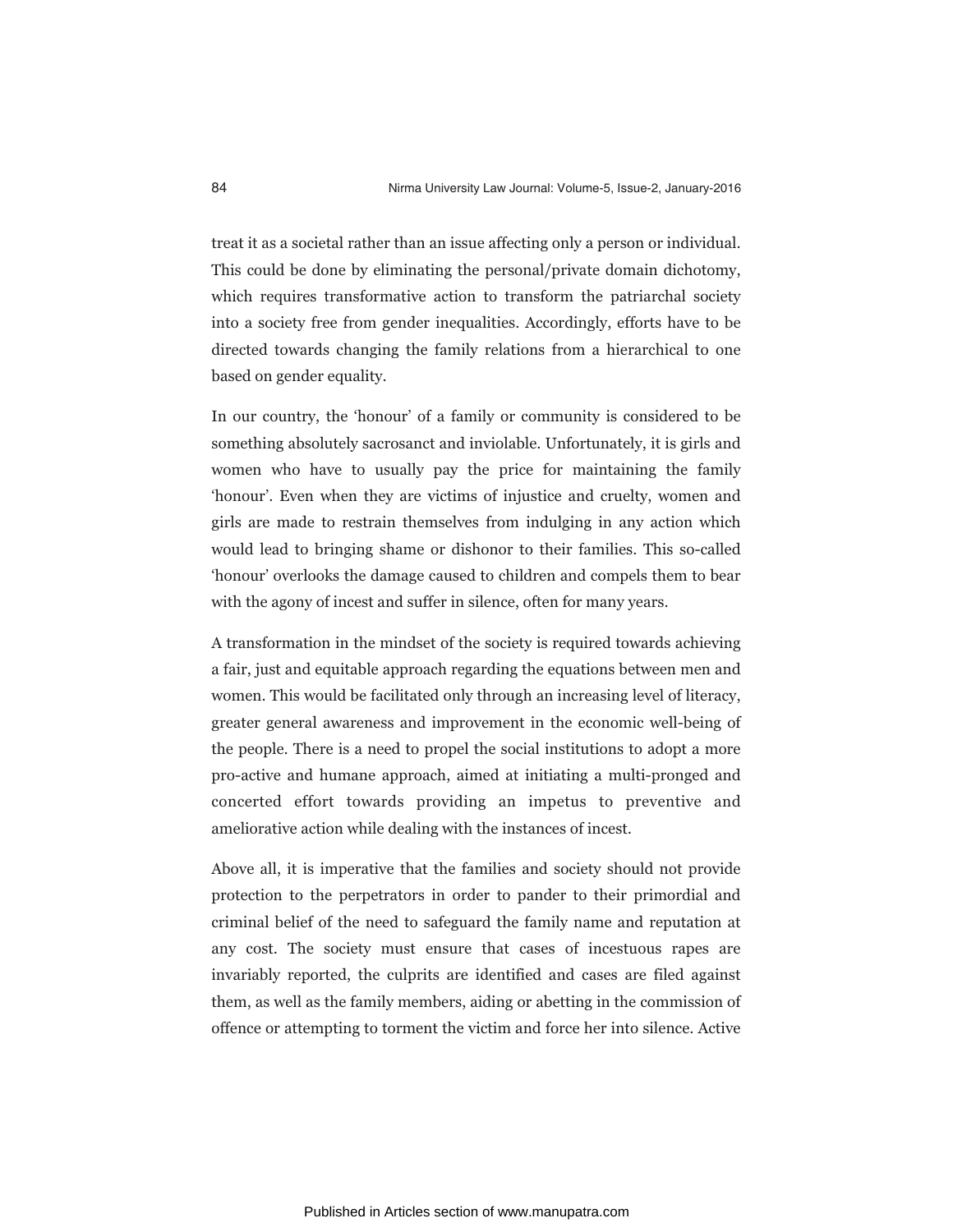social support from family, friends, guidance centers and counselors can bring the victim's faith in the goodness of human beings back

A legal mechanism needs to be established wherein private households and parental behavior are manifested to surveillance, thereby making the family more visible to social regulation. In the cases of child sexual abuse the intervention of the state becomes imperative when the state should take over the responsibility of the child. Usually the state adopts an ambivalent attitude towards the family members who sexually exploit children and hesitates to take action against them, justifying this on the grounds of privacy of the family. The abused child could be placed in an institution or in the custody of a trustworthy person/relative entrusted with the care of the child. The child should be treated as a victim rather than as an offender and a sensitive and compassionate approach needs to be adopted towards the child. It is imperative to treat incest as an offence and make separate provisions to deal with the offence so that the abuse within the family is dealt with effectively.

Criminal and civil sanctions alone cannot provide an adequate solution to the abuse within the home. A comprehensive approach involving diverse agencies becomes imperative to effectively deal with the menace.

Hence, it is necessary to build up public pressure against the menace of incest through the mobilization of community protest in the form of demonstrations, *dharnas*, social boycott, and community patrolling etc. to prevent any occurrence of incest and to crystallize public opinion against it. Further, not only the police has to ensure swift punitive action against the culprits, there is also a need for a mechanism which can provide free and speedy legal aid to the victims of incest.

There is a need to set up more rehabilitation homes for the victims which will help the affected women and girls to rebuild their shattered lives and generate confidence and self-reliance among them. These homes should also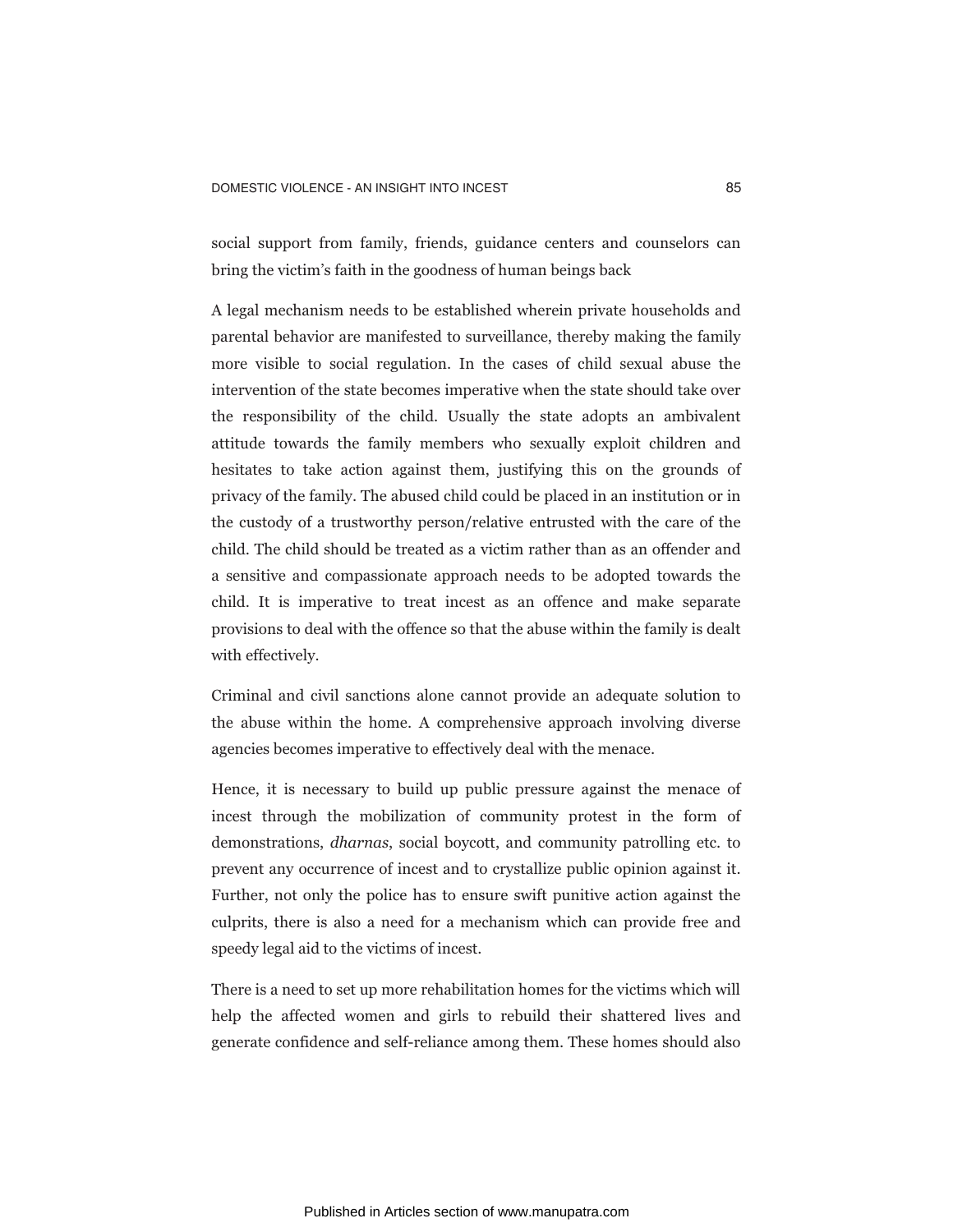provide training and skill to the victims who have no means to earn their livelihood. These homes also need to be linked to government and nongovernmental organizations, which are engaged in taking up education, selfemployment or any other income-generating activities.

Incest is a grave crime which is highly detrimental to the victim, leaving a long-term deleterious impact upon the victim. The widespread prevalence of incest points to the inherent hypocrisy of our society as it shrugs off and overlooks or plays down the gravity of the crime of incest though the so called champions of the social equity and justice let go of no opportunity to disparage any societal behavior impinging on their vested interests or domineering and ascendant position in the society.

Obviously, patriarchy has no qualms in overlooking the most despicable instances of social injustice and sexual abuse where women are victims. This is rooted in a situation where the disempowered and devalued women 'enter into marriages with authoritarian men who regard it as their right to control and abuse the women and children in their families' (Candib, 1995, p.108). Thus, one can say that incest is a physically, sexually, and psychologically destructive practice victimizing and debasing girls, which is sometimes even sustained by their mothers, serving male sexual interest, that strengthens male patriarchal control and is passed across generations.<sup>23</sup>

The Convention on the Rights of the Child states the family as the fundamental group of society and the natural environment for the growth and well-being of all its members and particularly children. The Convention grants children rights which can be used against exploitation in families,  $\alpha$  schools etc.<sup>24</sup> Even more significant is the fact that it segregates the rights of the child from that of the family. Children have rights vis-à-vis the family as well as the state. It is the responsibility of the family to provide for, nurture

<sup>23</sup> Foster, *supra* note 13.

<sup>&</sup>lt;sup>24</sup> M ADENWALLA, CHILD SEXUAL ABUSE AND THE LAW (2000).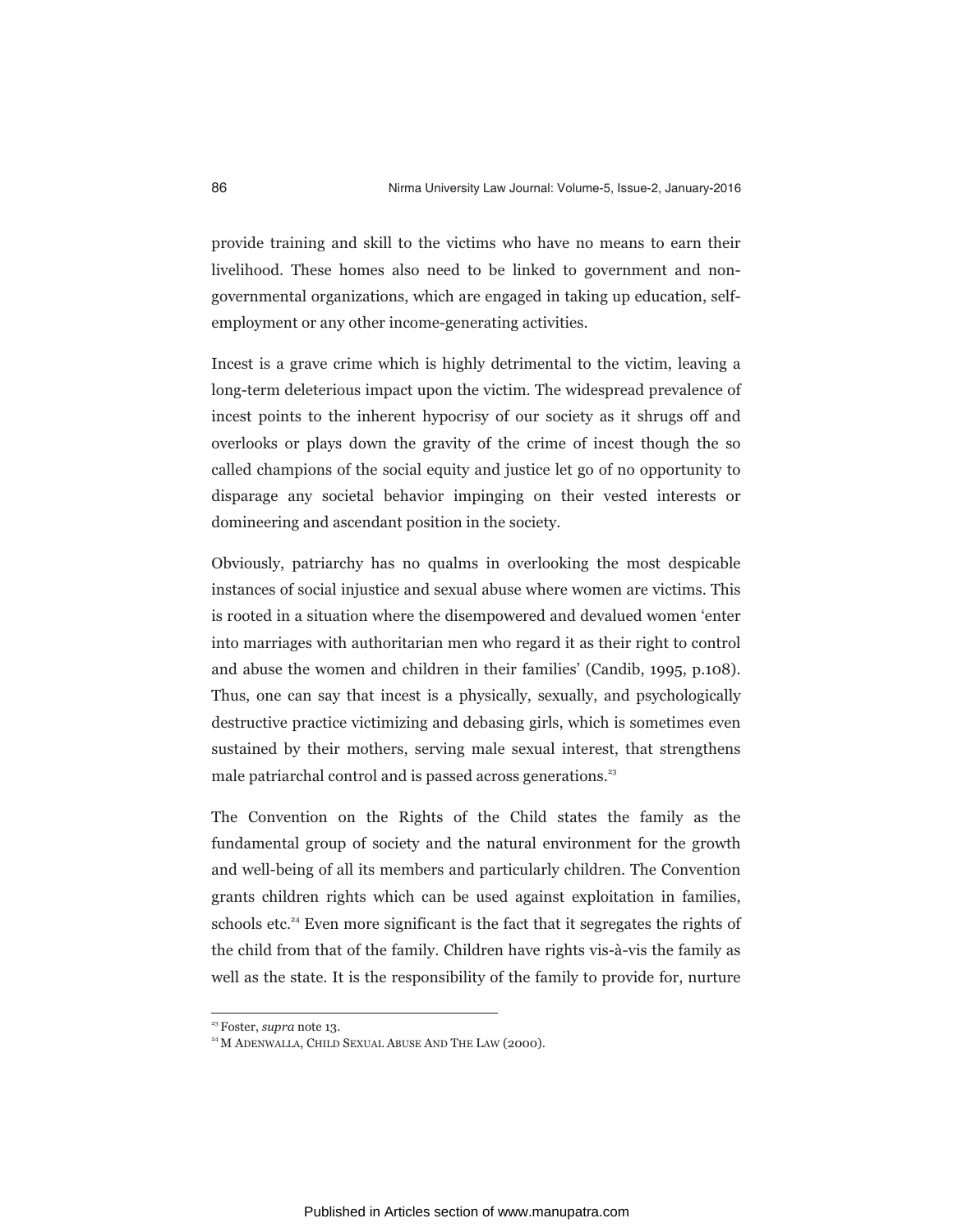and protect children and it remains the state's responsibility to provide adequate services and means in order to enable the family to perform its role.

Laws and legal systems are major tools that could be used to promote justice as they play a vital role in securing and maintaining the well-being of a society. However, several lacunae and infirmities exist in the Indian legal system which does not provide adequate redress to victims of sexual abuse. Legal provisions dealing with incest are not clear; the law does not differentiate between sexual abuse by parents or relatives. Since the abuse is committed by the most trusted persons, it has the most adverse and damaging impact on the victim. Hence, such cases need to be looked at with a different perspective imbued with a sense of empathy, compassion and justice towards the victims. The most detrimental impact of incestuous relationships is that the victim is overcome with feelings of guilt, frigidity, depression and even suicidal tendencies. It must, therefore, be the duty and responsibility of the family and society to ensure that the victim is not blamed for the offence.

The victims of incest suffer possibly for months and years, going through a trauma which could be characterized as 'personal hell.' Even when a case is registered against the perpetrator of the crime in a few instances, which are miniscule in number, the victim would have suffered a lot. The cases drag on for many years which is a major impediment in the delivery of justice. The delay in ensuring justice virtually amounts to a denial of justice to the victims. Therefore, the entire legal process needs to be reformed and overhauled to ensure quick trial and deliverance of speedy justice. Audio or video recording of the victim's evidence should be regarded as adequate legal requirement. Making her repeat or recreate the obnoxious incidents *ad nauseam* before the police or the court makes the victim feel traumatized and it may even impair the evidence and most likely result in the travesty of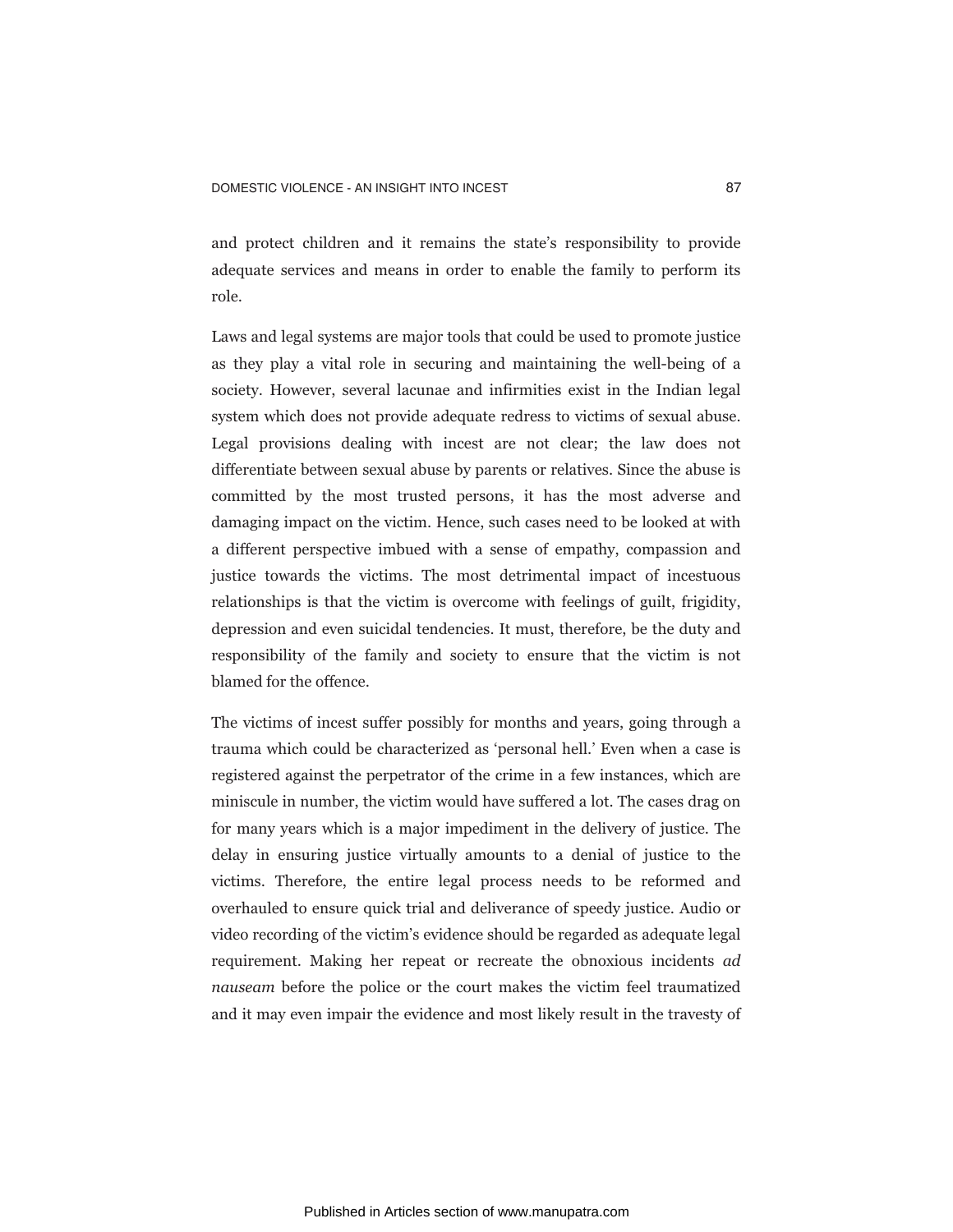justice. The victims, especially children, are helpless before the perpetrators of crime; hence, they need to be provided solace and protection, keeping in mind that they have been subjected to sexual abuse of the worst possible nature.

We need to comprehend and accept incest as a part of our society and realize that closing our eyes and denying it will not provide a solution to the problem. We need to spread the word at the mass level regarding its existence and also about the help available. Workshops in schools and colleges that highlight such problems should be conducted for children and teachers to become more sensitized. Parents need to be educated and made aware about how they can protect their children or help those who have suffered. We need to take on the responsibility of reaching out to each other and take concrete steps to stop this physical, psychological abuse and pain that gets inflicted upon innocent lives.

Incest, unfortunately will persist as long as the collective conspiracy of silence within the family, the state and the society allows it to go on.

Hence, the problem of incest needs to be tackled in a comprehensive manner at all levels - personal, societal and state. The enlightened sections of the society as well as those at the cutting edge, holding the position of authority or capable of contributing to the process of female emancipation, such as the doctors, counselors, police, judges, media-persons and the social activists will have to come to the forefront and be the vanguard of the wider social movement in this sphere. Further, there is a need to bring about greater sensitization and awareness among the less educated and less progressive sections of the society about the issues relating to domestic violence and sexual abuse directed against the women and girls. There is a need to give impetus to generating awareness and the sensitivity of compassion among the general public so that the attitude of the society towards the victim could turn positive and more sympathetic. At the same time, there should also be